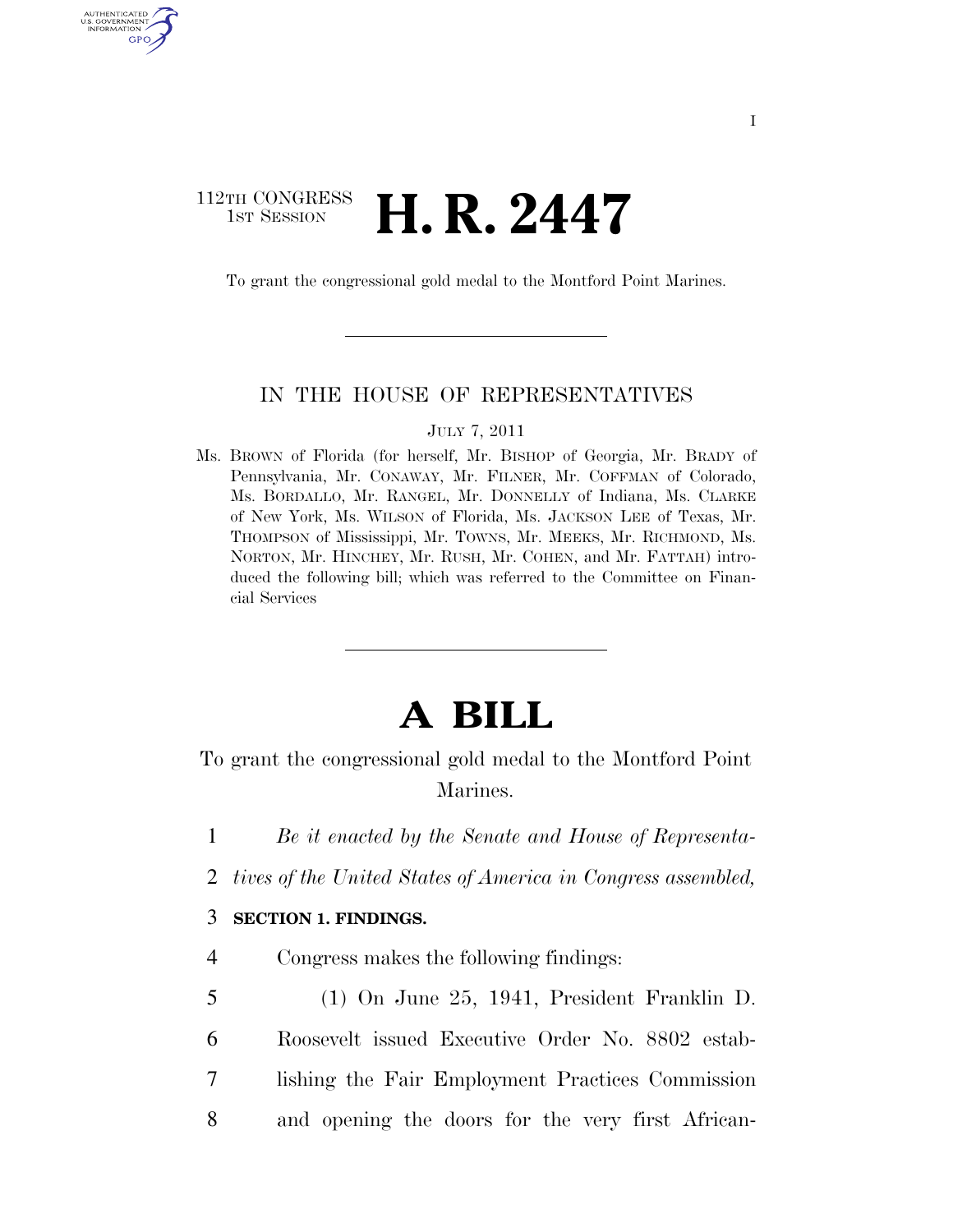Americans to enlist in the United States Marine Corps.

 (2) The first Black Marine recruits were trained at Camp Montford Point, near the New River in Jacksonville, North Carolina.

 (3) On August 26, 1942, Howard P. Perry of Charlotte, North Carolina, was the first Black pri-vate to set foot on Montford Point.

 (4) During April 1943 the first African-Amer- ican Marine Drill Instructors took over as the senior Drill Instructors of the eight platoons then in train- ing; the 16th Platoon (Edgar R. Huff), 17th (Thom- as Brokaw), 18th (Charles E. Allen), 19th (Gilbert H. Johnson), 20th (Arnold R. Bostic), 21st (Mortimer A. Cox), 22nd (Edgar R. Davis, Jr.), and 23rd (George A. Jackson).

 (5) Black Marines of the 8th Ammunition Com- pany and the 36th Depot Company landed on the is-19 land of Iwo Jima on D–Day, February 19, 1945.

 (6) The largest number of Black Marines to serve in combat during World War II took part in the seizure of Okinawa in the Ryuku Islands with some 2,000 Black Marines seeing action during the campaign.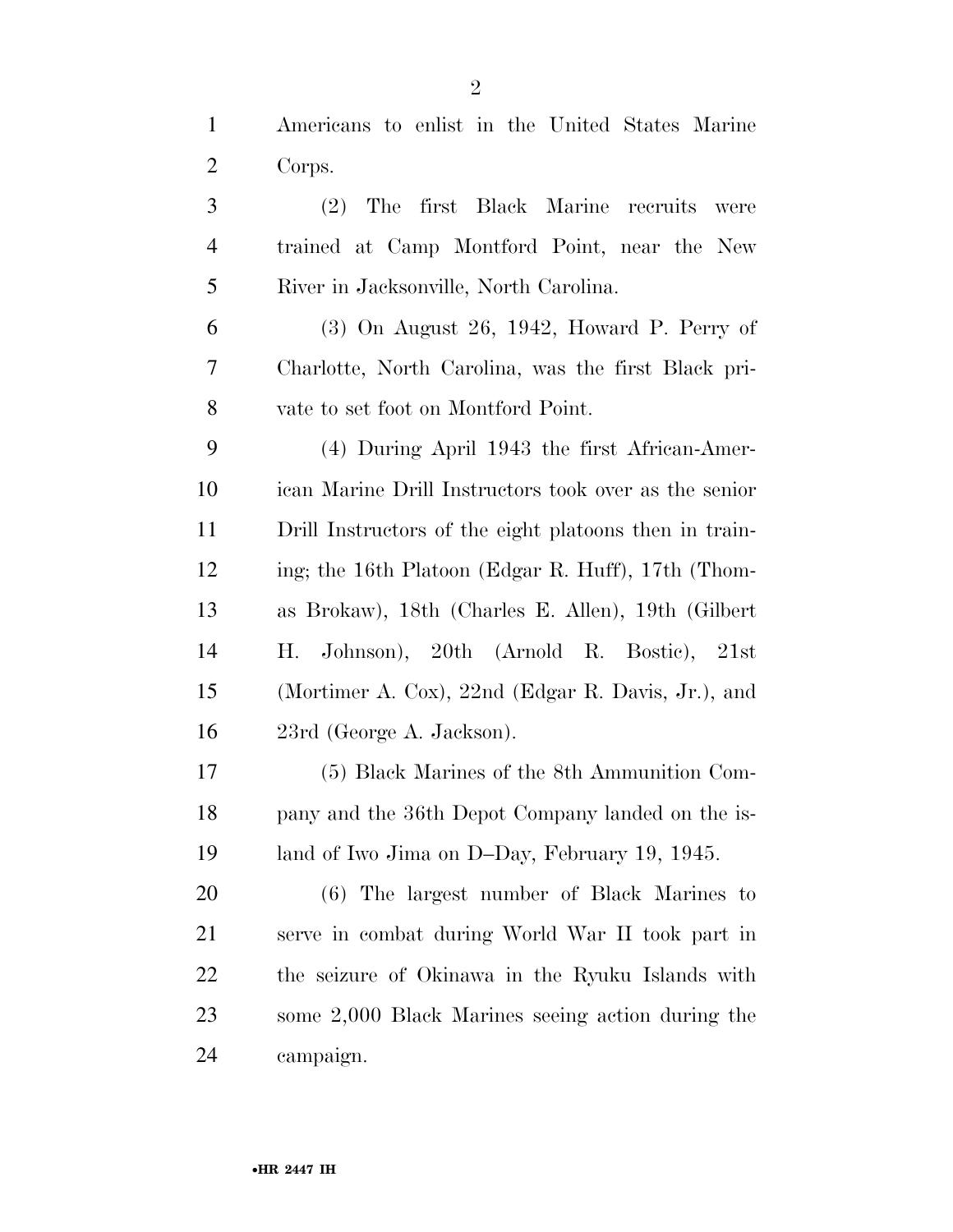| $\mathbf{1}$   | $(7)$ On November 10, 1945, the first African-       |
|----------------|------------------------------------------------------|
| $\overline{2}$ | American Marine, Frederick C. Branch, was com-       |
| 3              | missioned as a second lieutenant at the Marine       |
| $\overline{4}$ | Corps Base in Quantico, Virginia.                    |
| 5              | (8) Overall 19,168 Blacks served in the Marine       |
| 6              | Corps in World War II.                               |
| 7              | $(9)$ An enterprising group of men, including        |
| 8              | original Montford Pointer Master Sergeant Brooks     |
| 9              | E. Gray, planned a reunion of the Men of Montford    |
| 10             | Point, and on September 15, 1965, approximately      |
| 11             | Montford Point Marines gathered at the<br>400        |
| 12             | Adelphi Hotel in Philadelphia, Pennsylvania, to lay  |
| 13             | the foundation for the Montford Point Marine Asso-   |
| 14             | ciation Inc., 16 years after the closure of Montford |
| 15             | Point as a training facility for Black recruits.     |
| 16             | (10) Organized as a non-military, nonprofit en-      |
| 17             | tity, the Montford Point Marine Association's main   |
| 18             | mission is to preserve the legacy of the first Black |
| 19             | Marines.                                             |
| 20             | (11) Today the Montford Point Marine Associa-        |
| 21             | tion has 36 chapters throughout the United States.   |
| 22             | (12) Many of these first Black Marines stayed        |
| 23             | in the Marine Corps like Sergeant Major Edgar R.     |
| 24             | Huff.                                                |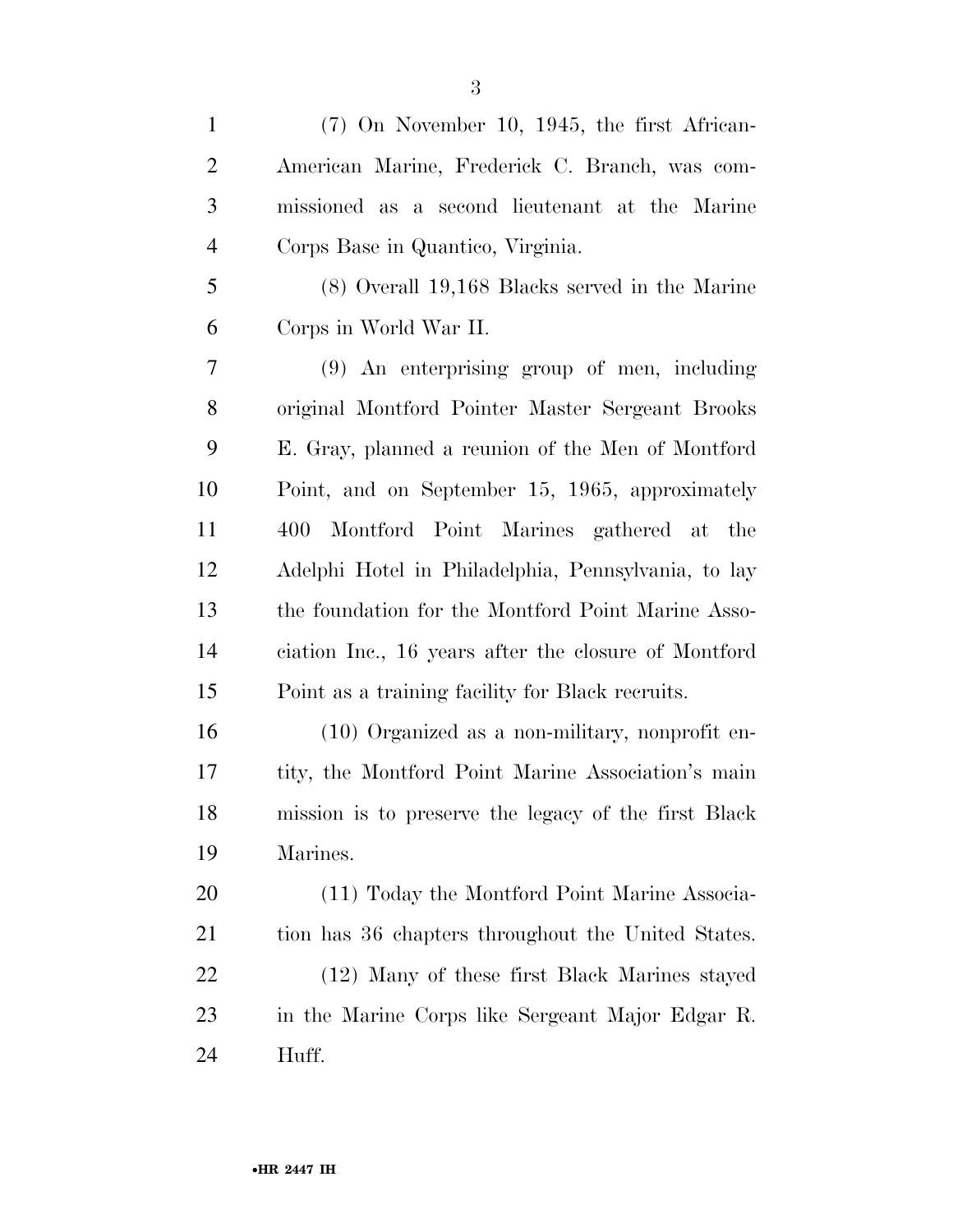| $\mathbf{1}$   | (13) Sergeant Major Huff was one of the very           |
|----------------|--------------------------------------------------------|
| $\overline{2}$ | first recruits aboard Montford Point.                  |
| 3              | (14) Sergeant Major Huff was also the first Af-        |
| $\overline{4}$ | rican-American Sergeant Major and the first Afri-      |
| 5              | can-American Marine to retire with 30 years of serv-   |
| 6              | ice which included combat in three major wars,         |
| 7              | World War II, the Korean War, and the Vietnam          |
| 8              | War.                                                   |
| 9              | (15) During the Tet Offensive, Sergeant Major          |
| 10             | Huff was awarded the Bronze Star Medal with com-       |
| 11             | bat "V" for valor for saving the life of his radio op- |
| 12             | erator.                                                |
| 13             | (16) Another original Montford Pointer who             |
| 14             | saw extensive combat action in both the Korean War     |
| 15             | and the Vietnam War was Sergeant Major Louis           |
| 16             | Roundtree.                                             |
| 17             | (17) Sergeant Major Roundtree was awarded              |
| 18             | the Silver Star Medal, four Bronze Star Medals,        |
| 19             | three Purple Hearts, and numerous other personal       |
| 20             | and unit awards for his service during these con-      |
| 21             | flicts.                                                |
| 22             | (18) On April 19, 1974, Montford Point was             |
| 23             | renamed Camp Johnson after legendary Montford          |
| 24             | Pointer Sergeant Major Gilbert "Hashmark" John-        |
| 25             | son.                                                   |
|                |                                                        |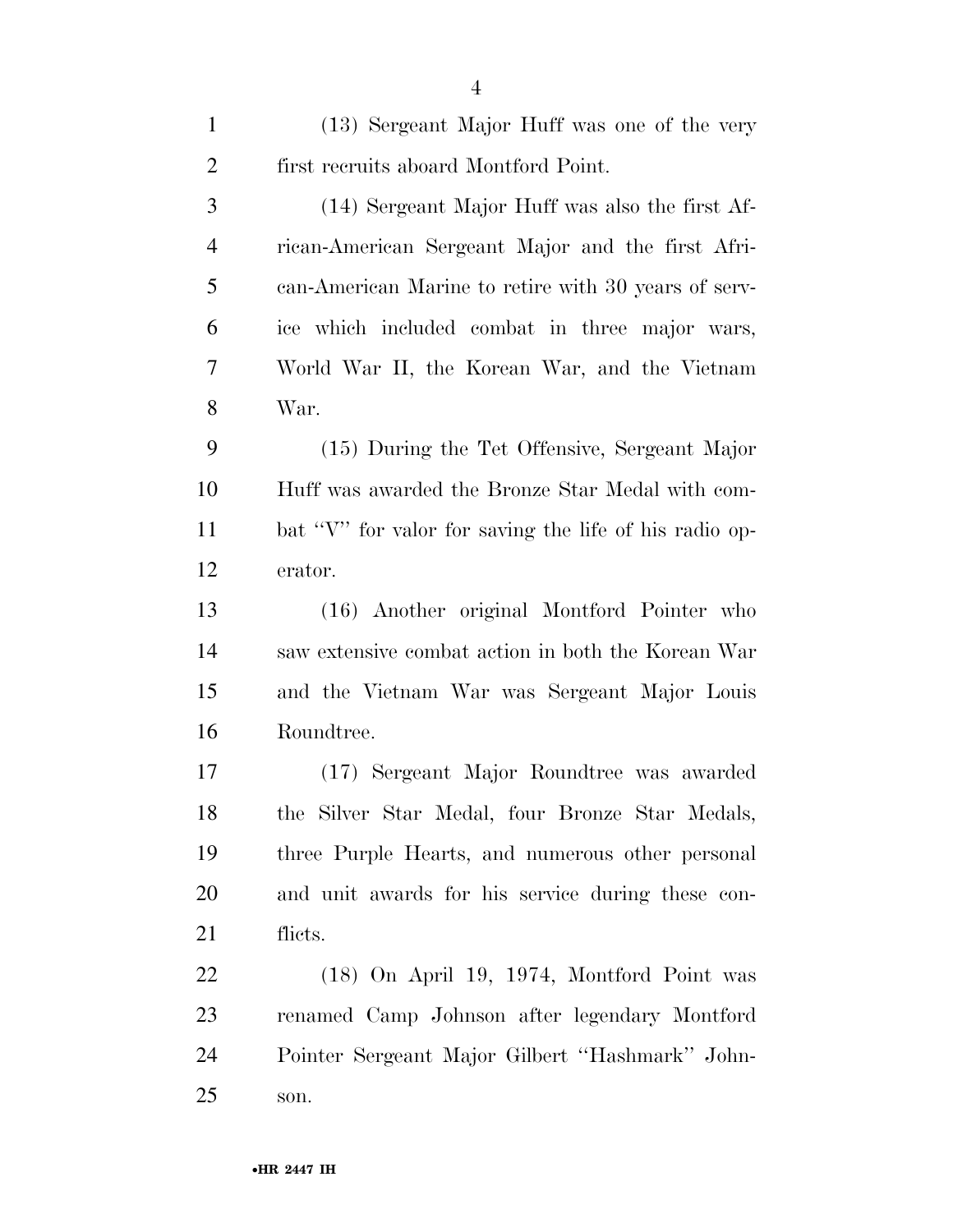| $\mathbf{1}$   | (19) The Montford Point Marine Association       |
|----------------|--------------------------------------------------|
| $\overline{2}$ | has several memorials in place to perpetuate the |
| 3              | memory of the first African-American Marines and |
| $\overline{4}$ | their accomplishments, including-                |
| 5              | (A) the Montford Point Marine Association        |
| 6              | Edgar R. Huff Memorial Scholarship which is      |
| 7              | offered annually through the Marine Corps        |
| 8              | Scholarship Foundation;                          |
| 9              | (B) the Montford Point Museum located            |
| 10             | aboard Camp Johnson (Montford Point) in          |
| 11             | Jacksonville, North Carolina;                    |
| 12             | (C) the Brooks Elbert Gray, Jr. Consoli-         |
| 13             | dated Academic Instruction Facility named in     |
| 14             | honor of original Montford Pointer and the       |
| 15             | Montford Point Marine Corps Association          |
| 16             | founder Master Gunnery Sergeant Gray. This       |
| 17             | facility was dedicated on 15 April 2005 aboard   |
| 18             | Camp Johnson, North Carolina; and                |
| 19             | (D) during July of 1997 Branch Hall, a           |
| 20             | building within the Officers Candidate School in |
| 21             | Quantico, Virginia, was named in honor of Cap-   |
| 22             | tain Frederick Branch.                           |
| 23             | SEC. 2. CONGRESSIONAL GOLD MEDAL.                |
|                |                                                  |

 (a) AWARD AUTHORIZED.—The Speaker of the House of Representatives and the President pro tempore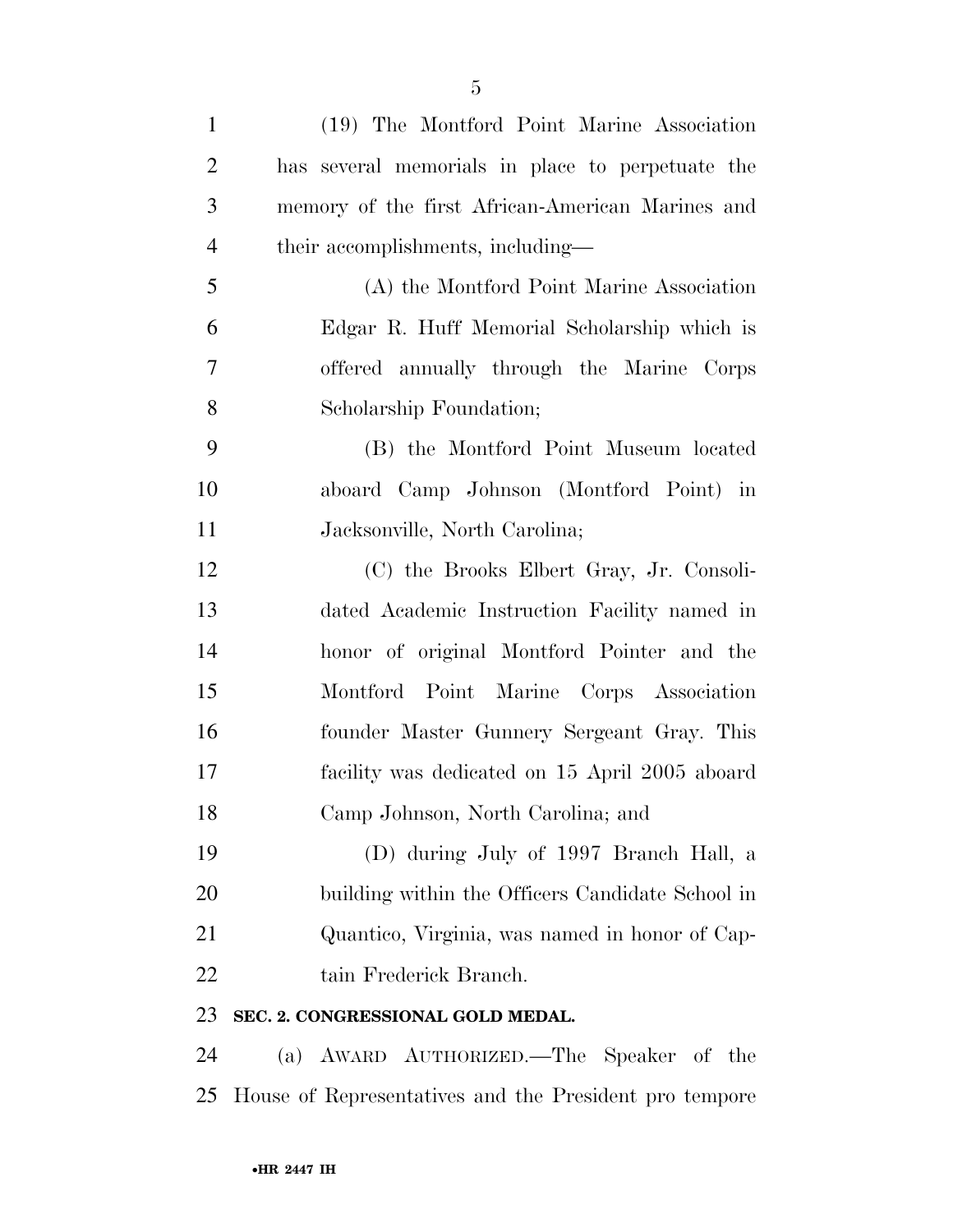of the Senate shall make appropriate arrangements for the award, on behalf of the Congress, of a single gold medal of appropriate design in honor of the Montford Point Ma- rines, collectively, in recognition of their personal sacrifice and service to their country.

 (b) DESIGN AND STRIKING.—For the purposes of the award referred to in subsection (a), the Secretary of the Treasury (hereafter in this Act referred to as the ''Sec- retary'') shall strike the gold medal with suitable emblems, devices, and inscriptions, to be determined by the Sec-retary.

#### **SEC. 3. DUPLICATE MEDALS.**

 Under such regulations as the Secretary may pre- scribe, the Secretary may strike and sell duplicates in bronze of the gold medal struck under section 2, at a price sufficient to cover the costs of the medals, including labor, materials, dies, use of machinery, and overhead expenses.

#### **SEC. 4. NATIONAL MEDALS.**

 Medals struck pursuant to this Act are National med- als for purposes of chapter 51 of title 31, United States Code.

## **SEC. 5. AUTHORIZATION OF APPROPRIATIONS; PROCEEDS OF SALE.**

 (a) AUTHORIZATION OF APPROPRIATIONS.—There is authorized to be charged against the United States Mint